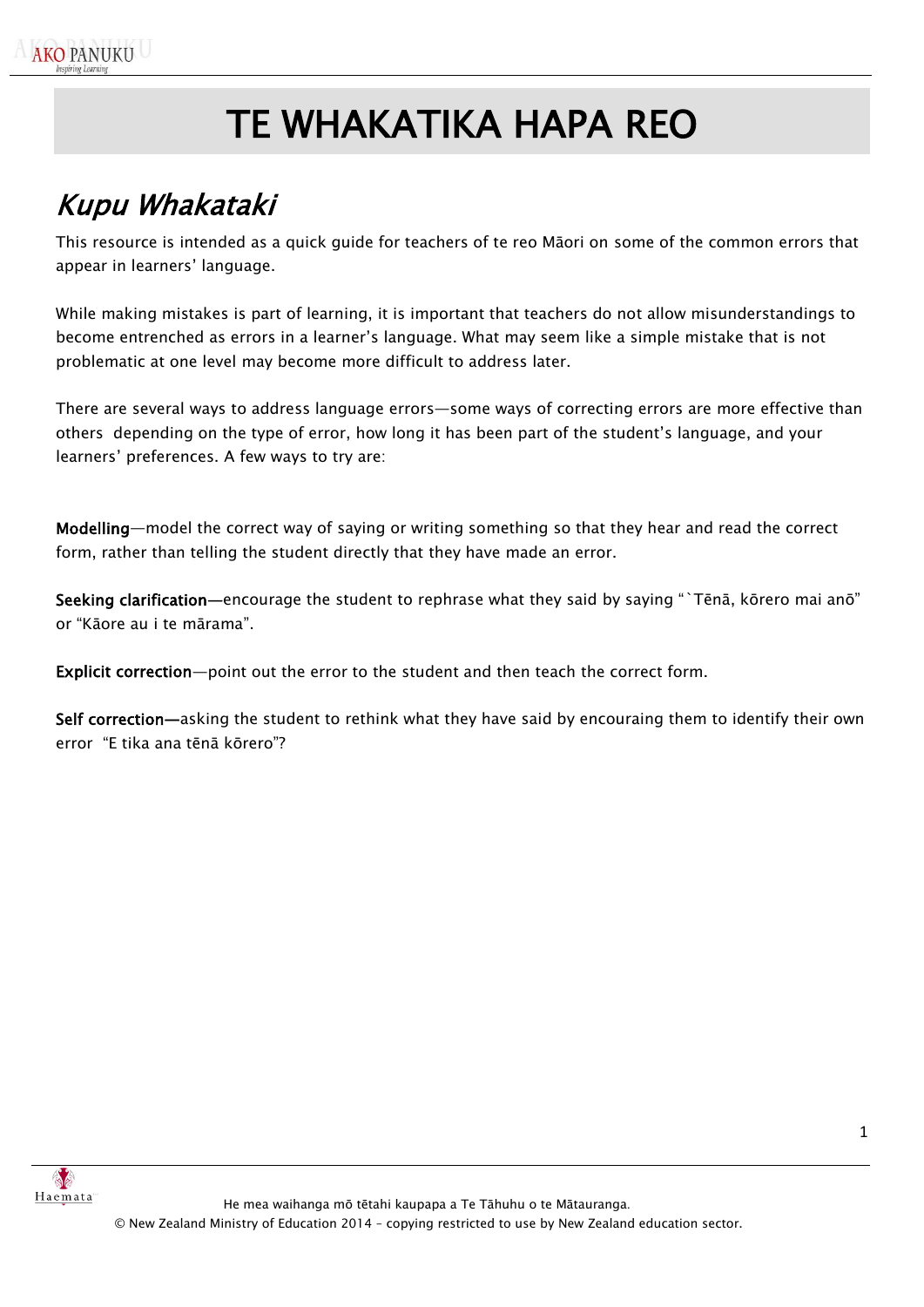## <span id="page-1-0"></span>**Contents**

| 1.  |  |
|-----|--|
| 2.  |  |
| 3.  |  |
| 4.  |  |
| 5.  |  |
| 6.  |  |
| 7.  |  |
| 8.  |  |
| 9.  |  |
| 10. |  |
| 11. |  |
| 12. |  |
| 13. |  |
| 14. |  |
| 15. |  |
| 16. |  |
| 17. |  |
| 18. |  |
| 19. |  |
| 20. |  |
| 21. |  |
| 22. |  |
| 23. |  |
| 24. |  |
| 25. |  |
| 26. |  |
| 27. |  |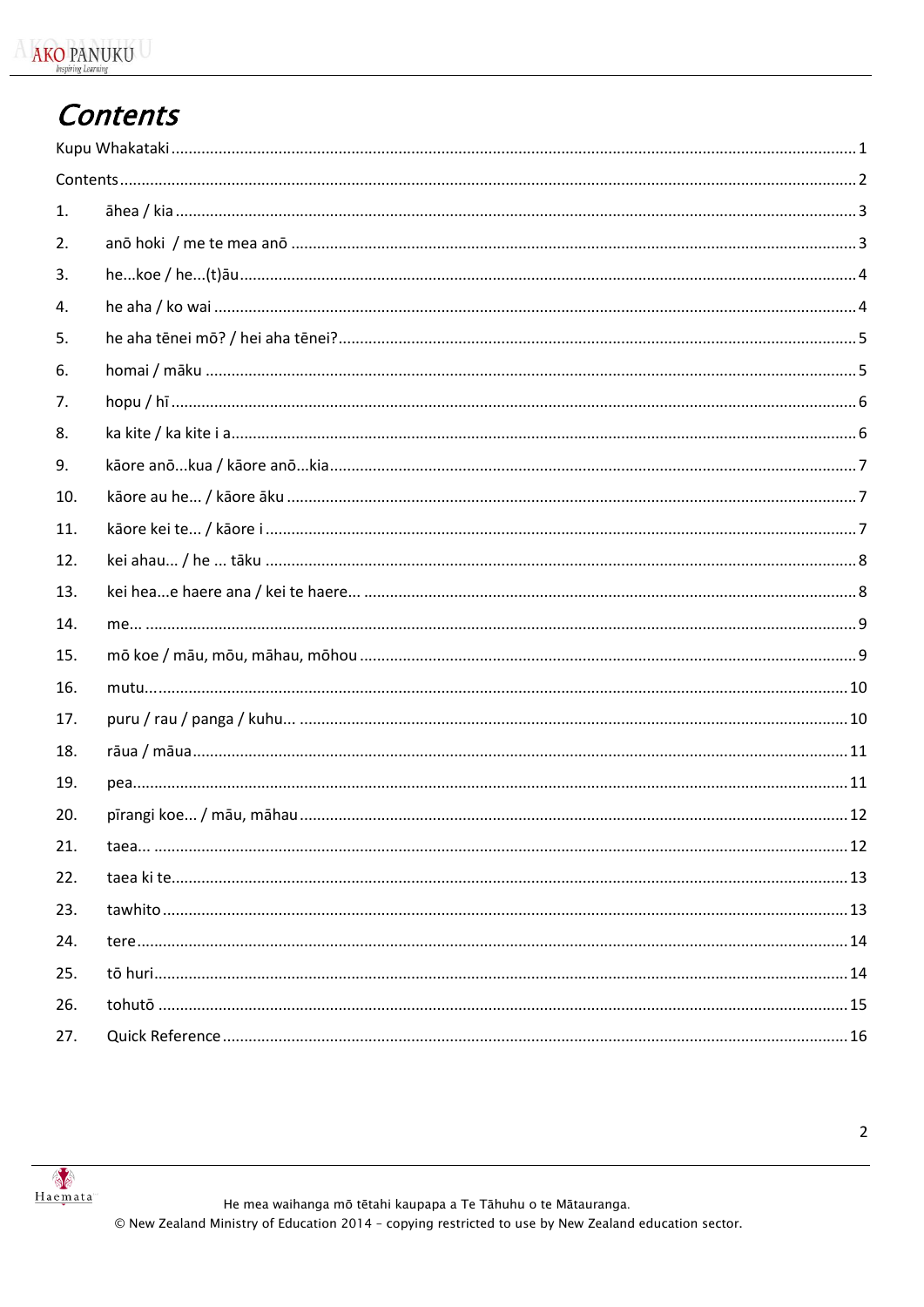# <span id="page-2-0"></span>1. āhea / kia

Māori language has several words that mean 'when':

 $\bar{a}$ hea/ $\bar{a}$ whea... is a future 'when will' question, e.g.,  $\bar{A}$ hea koe hoki mai ai (when will you return)?

nōnahea/inahea... is a past 'when did' question, e.g., Nōnahea a Rāwiri rāua ko Hēni i mārena ai (when did Rāwiri and Hēni get married)?

Kia...ka...' is a future 'when' statement indicating that when something happens something else will follow. e.g., *Kia tae au ki Te Hāwera, ka kōrero au ki a ia* (when I get to Hāwera I will talk to her).

Ka... can be used as a 'when' statement in the past tense, e.g., Ka rongo au *i te kōrero a te tauheke rā, ka* tata mate au i te katakata (when I heard what that old man saying, I nearly died laughing).

Ka... ana is used in a general 'when' e.g., **Ka** tae ana te manuhiri ki te marae, ka karangahia rātou e te kuia (when the manuhiri arrive at the marae, they will be called by the old lady).

Hei tauira: When they return, we will eat.

| incorrect                                          |                                                |
|----------------------------------------------------|------------------------------------------------|
| <sup>I</sup> Āhea ka hoki mai rātou, ka kai tātou. | <sup>I</sup> Kia hoki mai rātou, ka kai tātou. |

#### 

## <span id="page-2-1"></span>2. anō hoki / me te mea anō

... anō hoki is sometimes used as 'and another thing is'. However, ...anō hoki is only used for 'also' e.g., 'I waiatahia anō hoki te waiata, Taku Rākau (The song, Taku Rākau, was sung also), and does not appear at the start of a sentence. Me te mea ano hoki is a more correct way to say 'and another thing is' and can be used at the start of a sentence.

Hei tauira: ...and another thing is, we should talk to his boss.

| incorrect                                                                       | correct                                 |
|---------------------------------------------------------------------------------|-----------------------------------------|
| $^{\mathsf{I}}$ Anō hoki, me kōrero tāua ki tōna rangatira. $  (\mathcal{A})  $ | I Me te mea ano, me korero tāua ki tona |
|                                                                                 | rangatira.                              |



He mea waihanga mō tētahi kaupapa a Te Tāhuhu o te Mātauranga.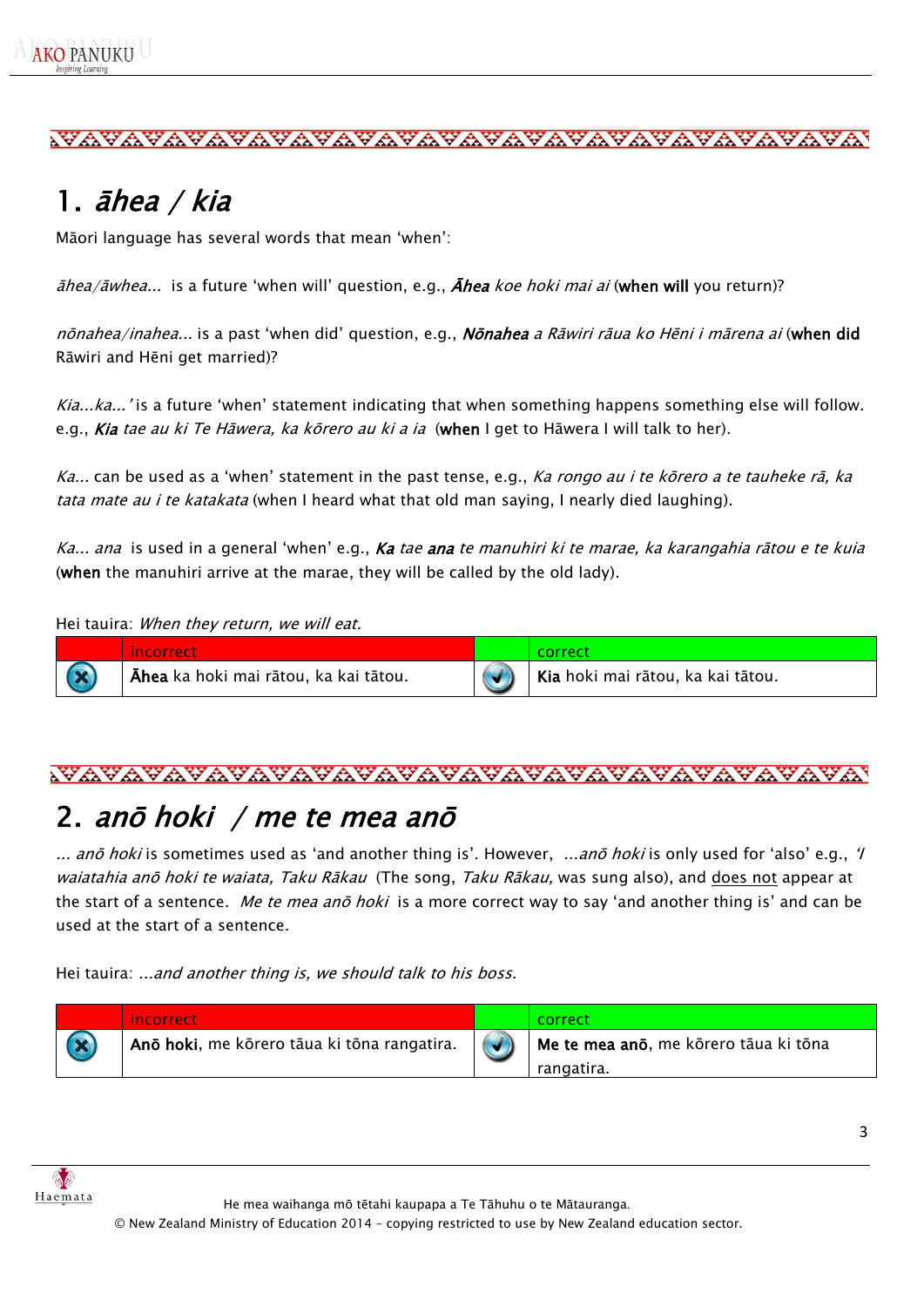### <span id="page-3-0"></span>3. he... $koe / he$ ... $(t) \bar{a}u$

Learners can often be heard saying *He pene koe?* for 'Do you have a pen?' This actually means 'Are you a pen?' Correctly, 'Do you have a pen?' or 'Do you have any pens?' is *He pene tāu?* or *He pene āu?.* 

 $\bar{A}e$ , he pene au for 'Yes, I have a pen' is equally wrong. This means 'I am a pen'. The correct phrase is He pene tāku.

Hei tauira: Do you have a book?

|                 | incorrect        | correct          |
|-----------------|------------------|------------------|
| <b>Contract</b> | He pukapuka koe? | He pukapuka tāu? |

#### Hei tauira: I have a book

|                          | <i>A</i> ncorrect | <b>COLLECT</b>    |
|--------------------------|-------------------|-------------------|
| $\overline{\phantom{a}}$ | He pukapuka au.   | He pukapuka tāku. |

#### <u>wayayayayayayayayayayayayayayayayayaya</u>

#### <span id="page-3-1"></span>4.he aha / ko wai

'What' questions sometimes present an issue when we are learning as there are many ways to say 'what' in Māori. This is probably the most common mistake.

Hei tauira: What is your name?

| <i>A</i> ncorrect | rorrer:          |
|-------------------|------------------|
| He aha tō ingoa?  | Ko wai tō ingoa? |



He mea waihanga mō tētahi kaupapa a Te Tāhuhu o te Mātauranga.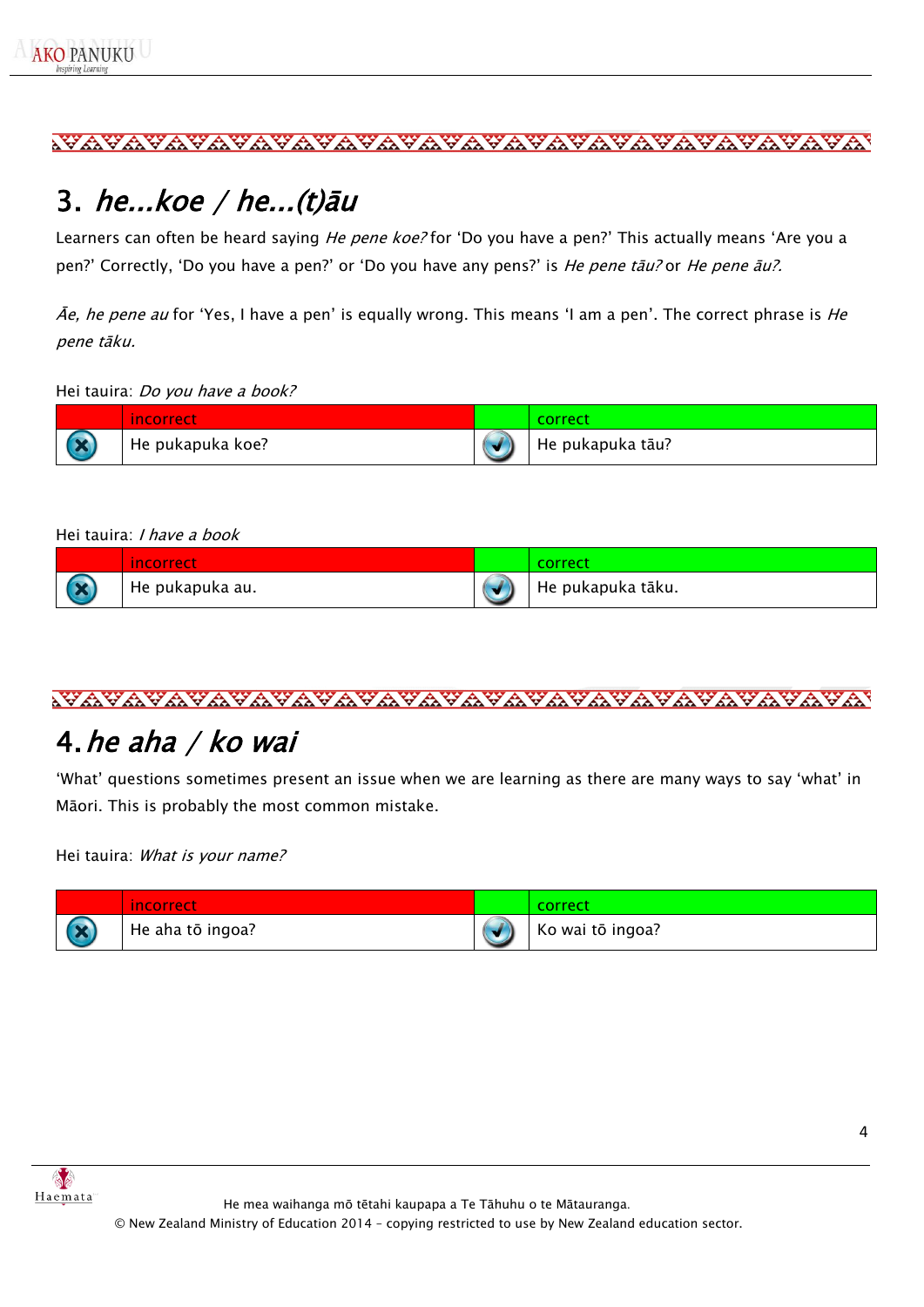## <span id="page-4-0"></span>5.he aha tēnei mō? / hei aha tēnei?

He aha tēnei mō? is a common mistake for 'What is this for?' If you would like to ask someone what something is for you would use the Hei aha... structure. e.g., Hei aha te ngongo wai nā (what is that hose for)? Hei whakamākūkū i te māra (it's for watering the garden).

Hei tauira: What is this for?

|                          | incorrect        | correct        |
|--------------------------|------------------|----------------|
| $\overline{\phantom{a}}$ | He aha tēnei mō? | Hei aha tēnei? |

#### 

### <span id="page-4-1"></span>6. homai / māku

In English, it is acceptable to say 'Give me a look' or 'Give me a go'. In Māori, the term for give is *Homai*, but can only be used for things that are physically given, or passed on. In 'Give me a look' the 'look' is not a thing and therefore cannot be passed. What it actually means is 'Show me,' which in Māori, is Whakaaturia mai.

Hei tauira: Give me a turn now.

|                          | $\sim$<br>incorrect.    | correct            |
|--------------------------|-------------------------|--------------------|
| $\overline{\phantom{a}}$ | Homai he huri ināianei. | Māku pea ināianei. |

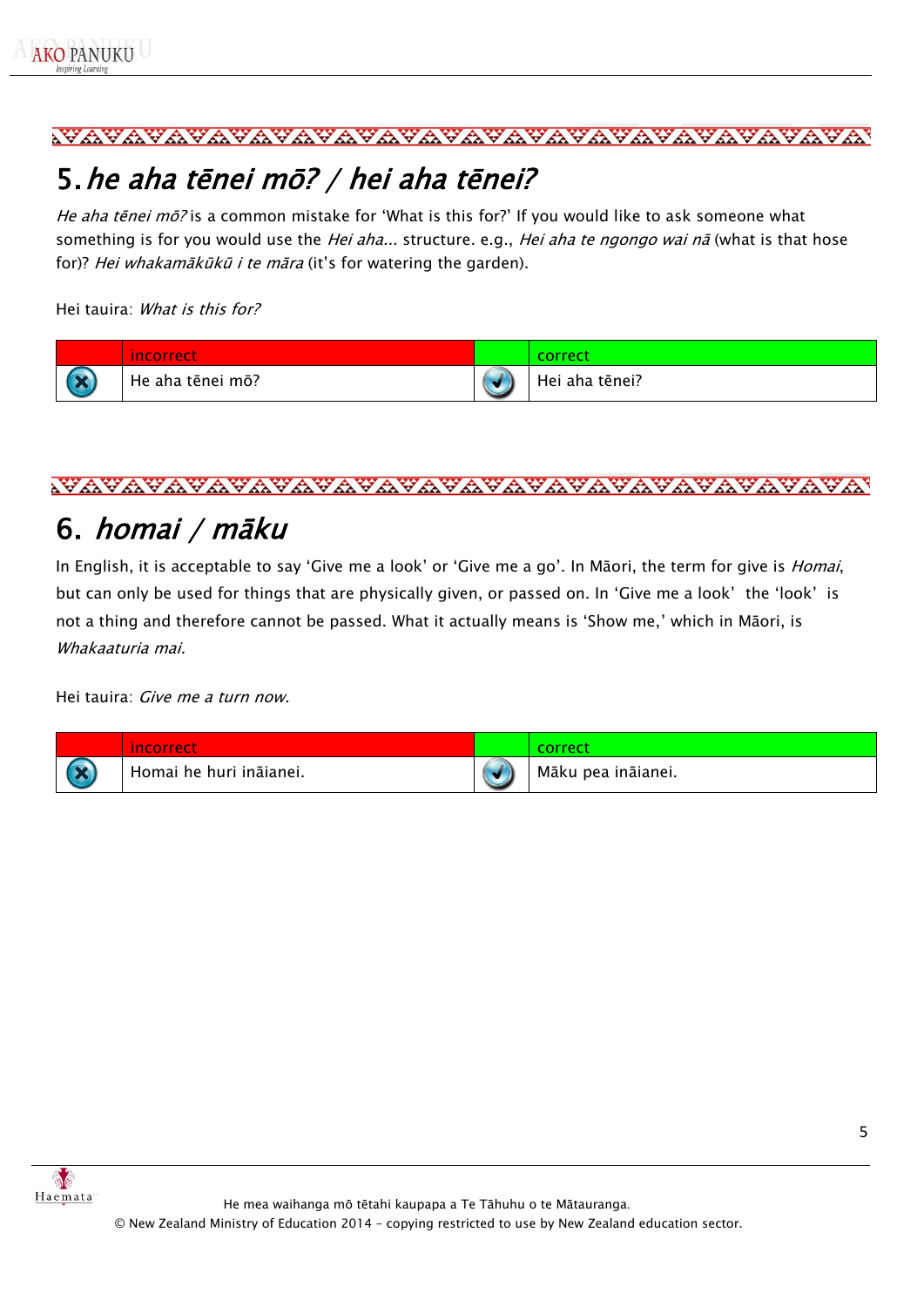

## <span id="page-5-0"></span>7.hopu / hī

The word 'catch' also has different alternatives in Māori depending on intended meaning. Hopu is the word for catch, as in catch a ball e.g., *Hopukina te pōro* (catch the ball). Hao/rau are the words for catch with a net e.g., *He kaha a Wīremu ki te hao inanga* (Wīremu is good at catching whitebait).

Hī is to catch with a line  $-Kua$  haere a Pāpā ki te hī ika (Dad has gone fishing). Eke is the word for get on or ride. When used in the context of catching a bus or a train we use eke for catch. Kei te eke au i te pahi (I am going to catch the bus).

Hei tauira: I caught the train



#### 

#### <span id="page-5-1"></span>8.ka kite / ka kite i a

Sometimes people will say Ka kite for 'see you later'. Although not strictly correct, it has become common usage. Quite often a learner will also say Ka kite koe which actually means, 'You will see'.

Hei tauira: See you later

| incorrect       | correct             |
|-----------------|---------------------|
| Ka kite koe     | Ka kite i a koe     |
| Ka kite anō koe | Ka kite anō i a koe |

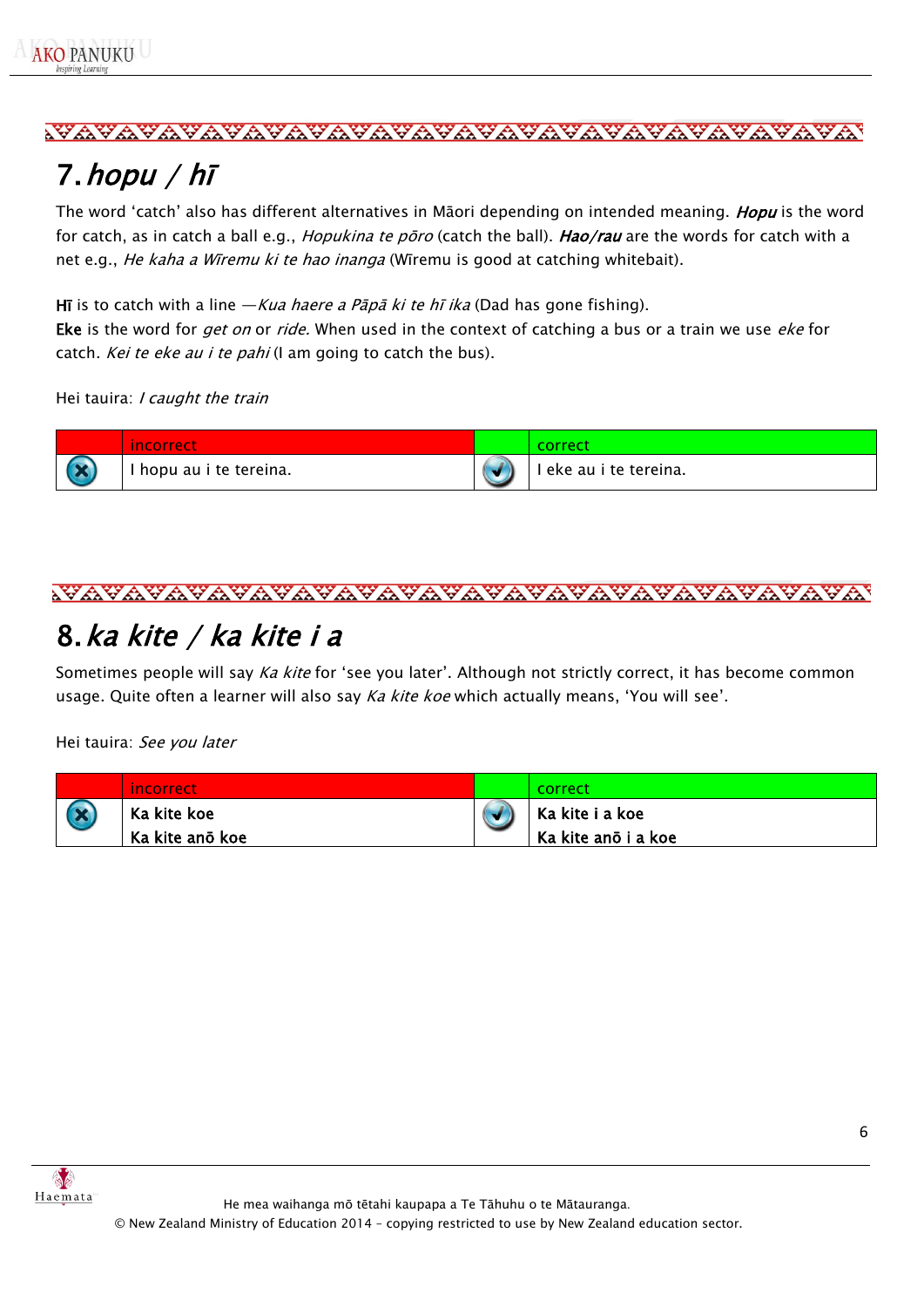## <span id="page-6-0"></span>9.kāore anō...kua / kāore anō...kia

We quite often hear Kāore anō with kua in a sentence. e.g., Kāore anō au kua mutu. Kāore anō can only be used with  $kia$  or *i* in a sentence e.g., **Kāore anō** au **kia/i** kai (I've not yet eaten).

Hei tauira: They've not yet arrived

| incorrect                    | correct                      |
|------------------------------|------------------------------|
| Kāore ano rātou kua tae mai. | Kāore anō rātou kia tae mai. |



## <span id="page-6-1"></span>10. kāore au he... / kāore āku

Learners may say Kaore au he pene (I am not a pen) intending to mean I don't have a pen.

The correct way to say this is Kaore aku/aku pene. Hei tauira: I haven't any books/I don't have a book.

|            | incorrect             | correct             |
|------------|-----------------------|---------------------|
| <b>ALC</b> | Kāore au he pukapuka. | Kāore aku pukapuka. |



# <span id="page-6-2"></span>11. kāore kei te... / kāore i

Negation can sometimes be a bit of a problem for learners. Quite often you will see or hear Kāore kei te haere au to mean 'I am not going'. However, the correct negation of kei te is Kāore ... *i te ...* e.g., Kāore au i te waiata. (I am not singing.)

#### Hei tauira: I am not working

|                          | incorrect                                      | correct             |
|--------------------------|------------------------------------------------|---------------------|
| $\overline{\phantom{a}}$ | Kāore kei te mahi au.<br>Kāore au kei te mahi. | Kāore au i te mahi. |



He mea waihanga mō tētahi kaupapa a Te Tāhuhu o te Mātauranga.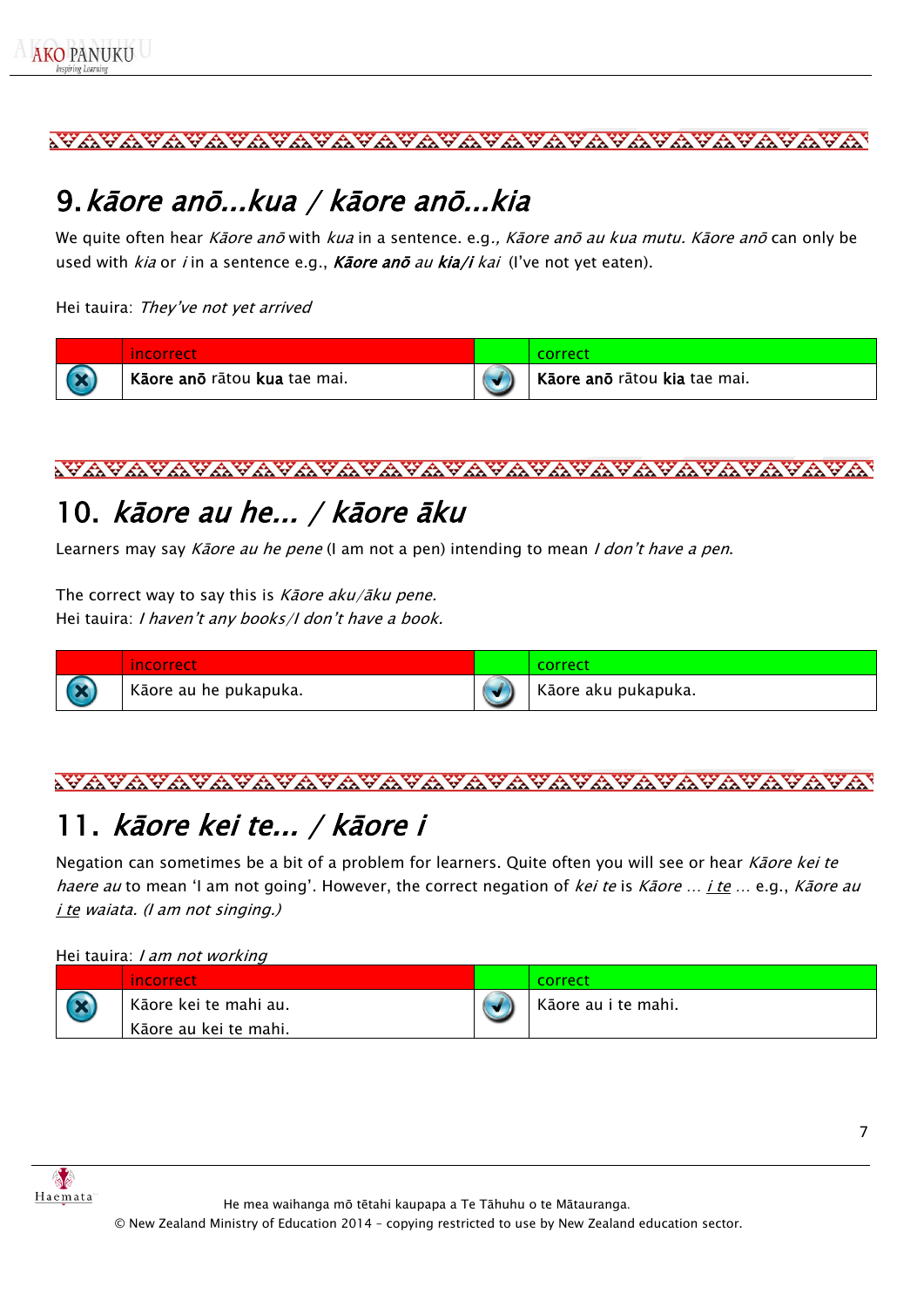## <span id="page-7-0"></span>12. kei ahau... / he ... tāku

Learners will sometimes use the structure 'Kei a au he…' to say "I have a meeting, appointment, date, etc." However, Kei ahau/kei a au means 'I have (physically in my possession)', e.g., Kei a wai taku pene (who has my pen)? Kei a au tō pene (I have your pen). The equivalent of 'I have' for things such as an appointment, or a sister, the correct phrase in Māori is He ... tāku e.g., He hui tāku ā te rima karaka (I have a meeting at five o'clock), or *He tuahine tāku* (I have a sister).

Hei tauira: I've got a meeting.



#### <u>wayayayayayayayayayayayayayayayayayaya</u>

## <span id="page-7-1"></span>13. kei hea...e haere ana / kei te haere...

If following English structures, a learner would say, Kei hea koe e haere ana? However, this phrase doesn't follow an acceptable Māori sentence pattern. In Māori, the 'where' goes at the end of the sentence e.g.,  $E$ haere ana koe ki hea (where are you going)?

Hei tauira: Where are they going?

| <u>Incorrect</u>           |                            |
|----------------------------|----------------------------|
| Kei hea rātou e haere ana? | Kei te haere rātou ki hea? |

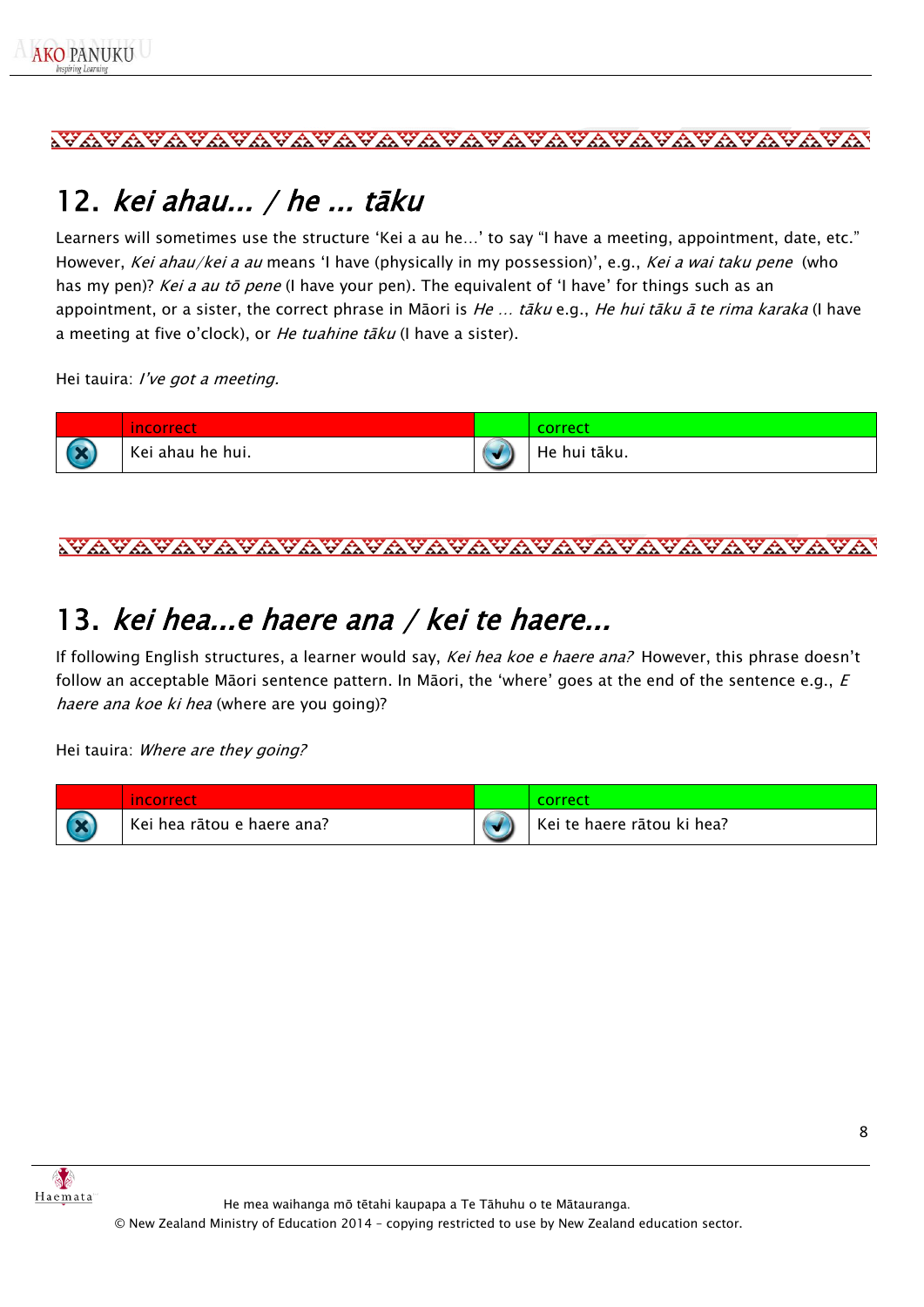### <span id="page-8-0"></span>14. me...

When using the word *me* to mean 'should', 'could' or 'ought to', the general rule is that you the verb which follows should not be in passive form.

Hei tauira: The book should be returned.

| incorrect                  | correct                   |
|----------------------------|---------------------------|
| Me whakahokia te pukapuka. | Me whakahoki te pukapuka. |

#### <u>wayayayayayayayayayayayayayayayayayaya</u>

### <span id="page-8-1"></span>15. mō koe / māu, mōu, māhau, mōhou

Many learners of the reo will directly follow the English construction and use  $m\bar{o}$  and koe to mean 'for you'. In fact the correct way to say 'for you' is  $m\bar{a}u$  or  $m\bar{o}u$  depending on the possesive catagory of the item you are referring to. He āporo tāku māu, which means, 'I have an apple for you'. I hokona e tō māmā he motokā mōu, which means, 'Your mother bought a car for you'.

mō ia and mō au are also incorrect. 'For him/her' is mōna or māna and 'for me' is mōku or māku.

Some iwi use the words *mōhou* and *māhau*.

Hei tauira: Here is a cup of tea for you.

|                 | incorrect               | correct              |
|-----------------|-------------------------|----------------------|
| <b>Contract</b> | Anei he kapu tī mō koe. | Anei he kapu tī māu. |



He mea waihanga mō tētahi kaupapa a Te Tāhuhu o te Mātauranga.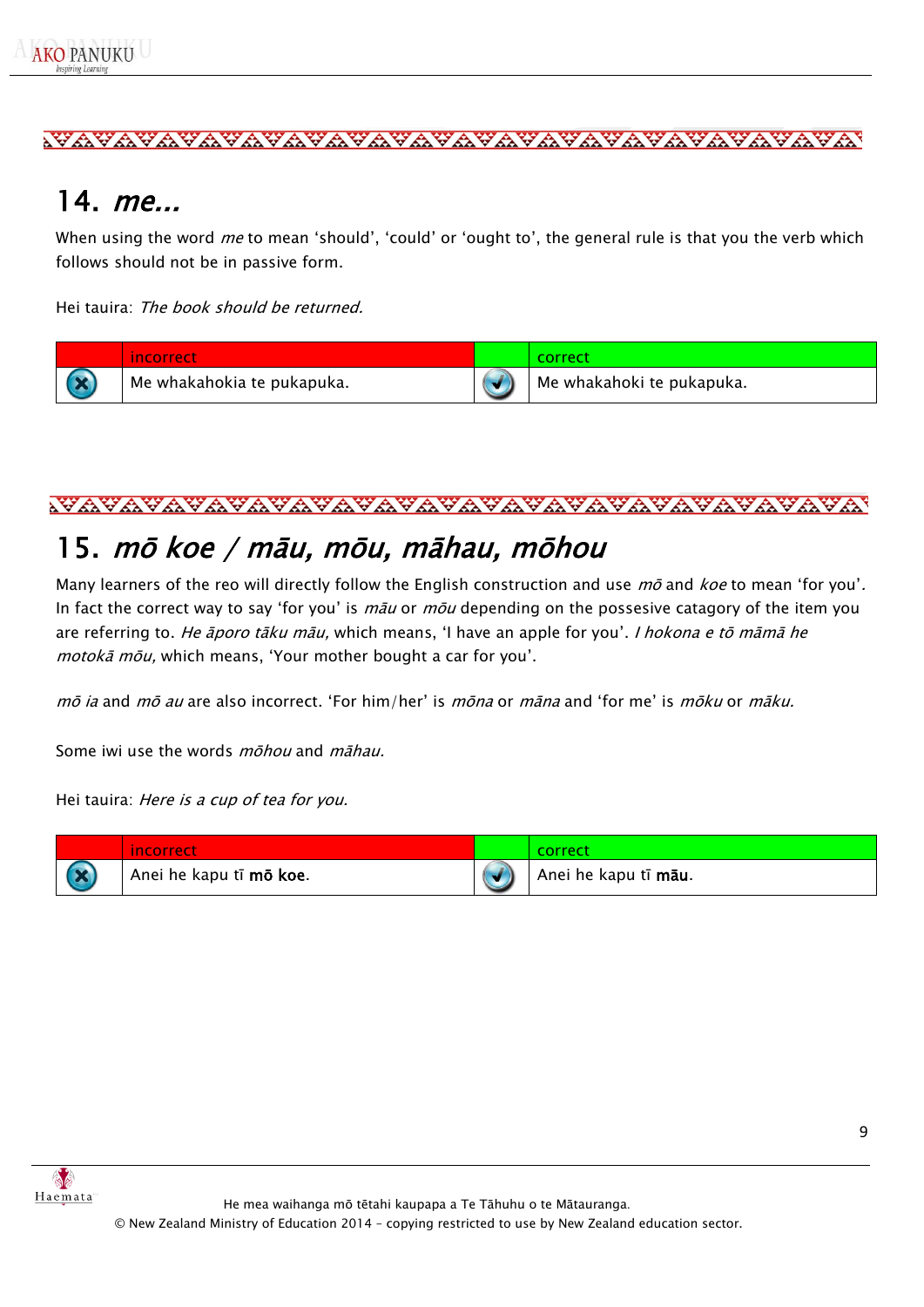#### <span id="page-9-0"></span>16. mutu...

Quite often a learner will want to have a direct equivalent for 'I have finished' and many use the phrase Kua mutu au. This actually translates as 'I am no longer/I am dead'. If you have finished your work you could say Kua mutu taku mahi or Kua mutu i a au taku mahi. Quite a common question is Kua mutu koe? The correct phrase is Kua mutu tō kai? or Kua mutu i a koe ō kai?

Hei tauira: I have completed my work.

| incorrect                    |                                |
|------------------------------|--------------------------------|
| Kua mutu/oti au i taku mahi. | Kua mutu/oti i a au taku mahi. |

# <span id="page-9-1"></span>17. puru / rau / panga / kuhu...

The word 'put' in English can be used for 'put on, put in, put your hat on' etc. Learners sometimes use the Māori word puru to mean all types of 'put'. However, in Māori there are several different words depending on the specific meaning. Here are the different types of 'put' in Māori.

puru — plug up or put into e.g., Purua te kōwhao ki te wūru kātene (Plug the hole with cotton wool).

 $rau(a)$  — to put into, gather into, place into e.g., Raua atu te heihei ki roto i te umu (Put the chicken into the oven).

**panga(a) atu, waiho(tia)** — Put on / place on e.g., Pangā atu te parāoa ki runga i te tēpu (Put the bread on the table).

Waihotia te kapu ki runga i te tēpu (Put/place/leave the cup on the table).

whakamau(a), kākahu(ngia), kuhu(na), komo(hia) — *put on* (clothes) e.g., *Whakamaua tō koti me tō kāmeta* (Put on your coat and your scarf).

Hei tauira: Put your plate on the bench.

| incorrect                               | correct                                     |
|-----------------------------------------|---------------------------------------------|
| Purua tō pereti ki runga i te raumanga. | Pangā atu tō pereti ki runga i te raumanga. |



He mea waihanga mō tētahi kaupapa a Te Tāhuhu o te Mātauranga.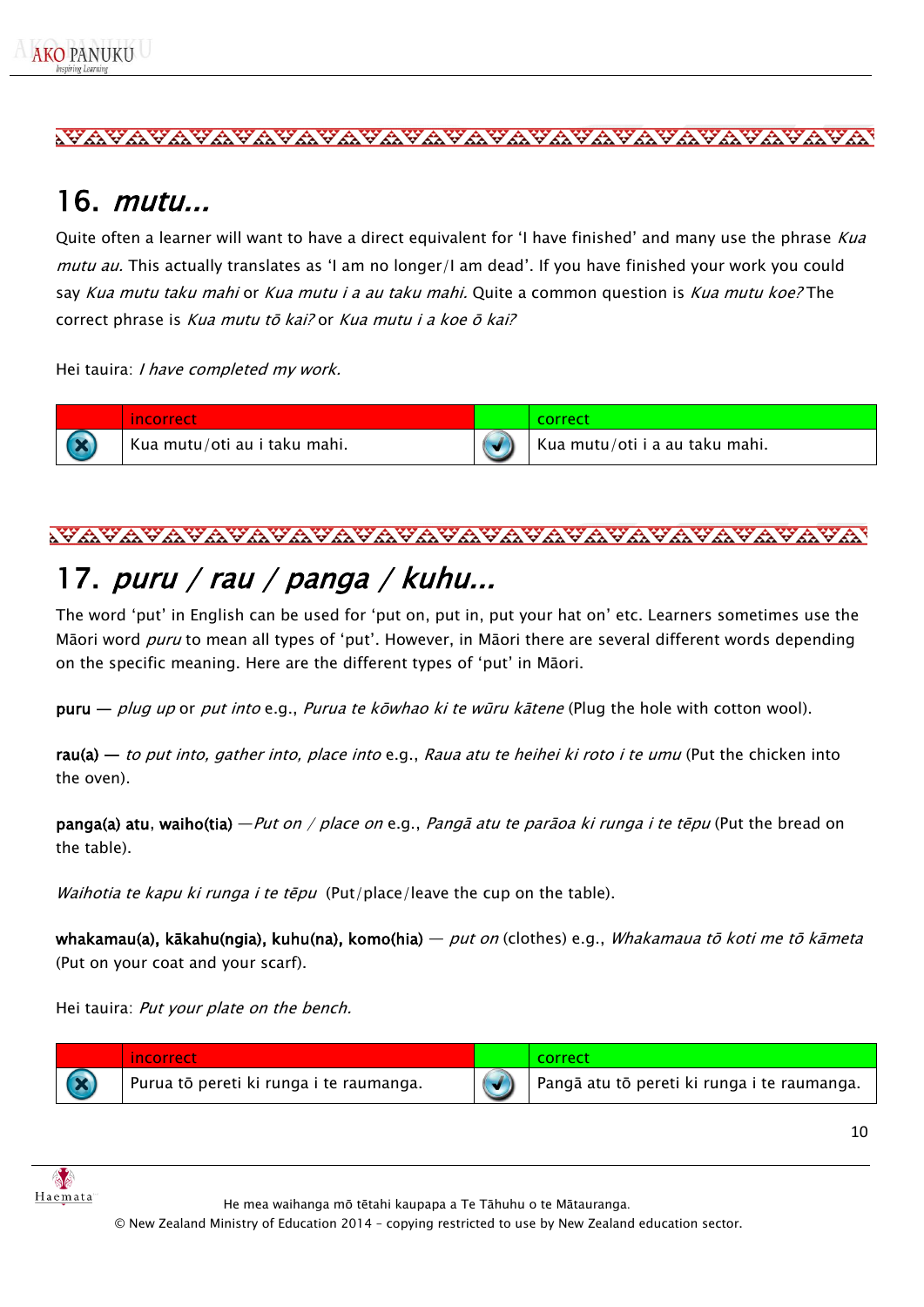## <span id="page-10-0"></span>18. rāua / māua

Students are quite often taught that rāua ko is 'and' used when joining two names together. Rāua ko does not include the speaker or the person to whom the speaker is talking. These are the variations:

Hēmi rāua ko Taimānia — Hēmi and Taimānia

Hēmi rātou ko Taimānia, ko Haukura — Hēmi, Taimānia and Haukura

māua ko Hoera — Hoera and I

mātou ko Hoera, ko Pene, ko Tohe — Hoera, Pene, Tohe and I

Hei tauira: *Hemi and I are going to Matakana* 

| <i><b>Incorrect</b></i>                                       | correct                                                    |
|---------------------------------------------------------------|------------------------------------------------------------|
| <sup>'</sup> Kei te haere <b>au rāua ko Hēmi</b> ki Matakana. | <sup> </sup> Kei te haere <b>māua ko Hēmi</b> ki Matakana. |

#### <span id="page-10-1"></span>19. pea

The word pea (maybe/perhaps) usually appears in a different part of a Māori sentence than an English sentence. In Māori, *pea* is not used at the start of a sentence e.g., *Pea, ka tae mai āpōpō* (Maybe [they] will arrive tomorrow). It should be 'Hei āpōpō pea tae mai ai.

Hei tauira: Maybe we will go to the movie theatre.

| incorrect                               | -correct                               |
|-----------------------------------------|----------------------------------------|
| Pea, ka haere tāua ki te whare pikitia. | ka haere pea tāua ki te whare pikitia. |



He mea waihanga mō tētahi kaupapa a Te Tāhuhu o te Mātauranga.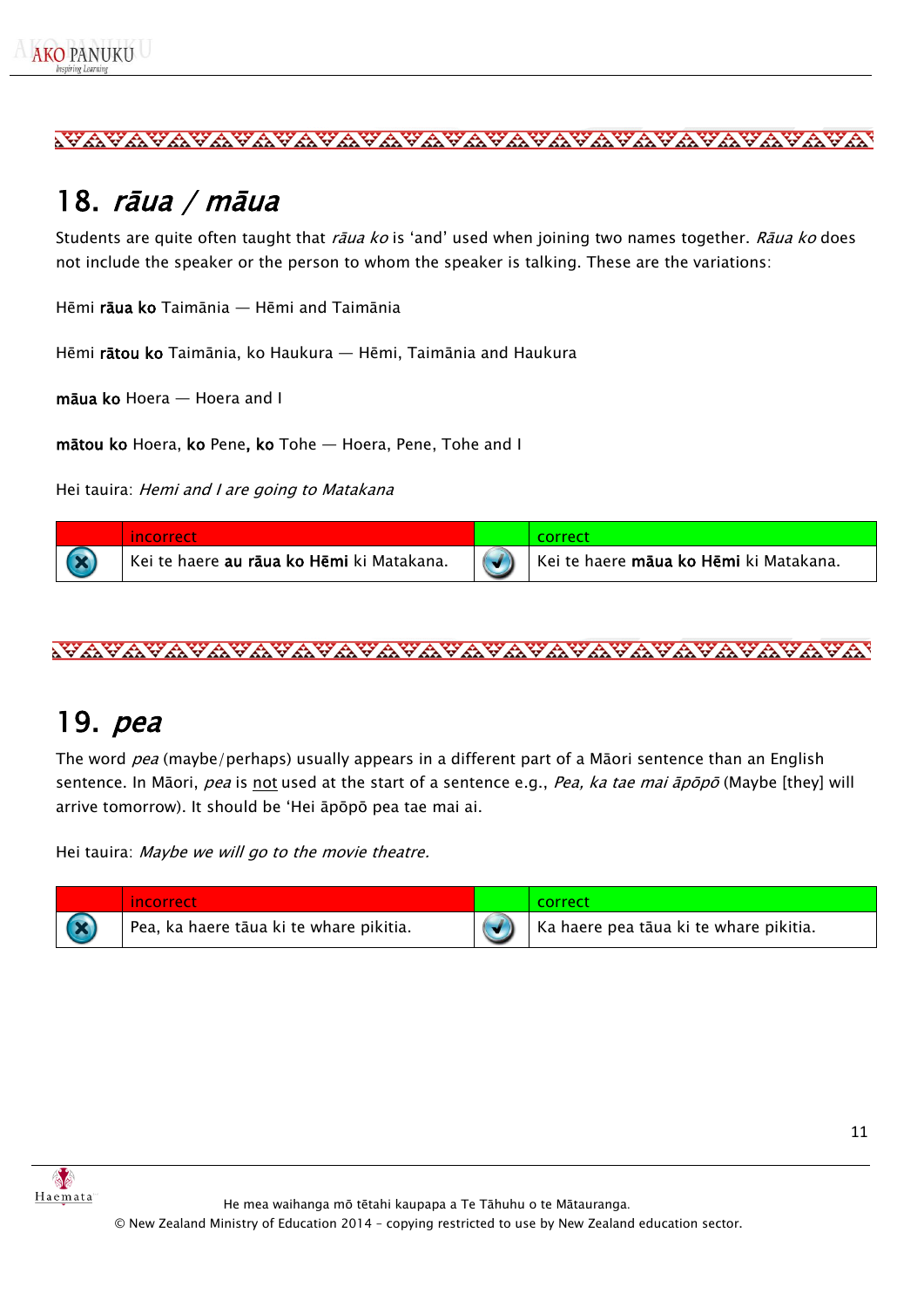#### <u>wayayayayayayayayayayayayayayayayayaya</u>

## <span id="page-11-0"></span>20. pīrangi koe... / māu, māhau

Occasionally learners will follow an English structure for *Do you want a ...?* and say Kei te pirangi koe he ... ? The correct way to ask in Māori if someone wants something is to say He ... māu/māhau/mōu mōhou (Do/Would you want a/some ...) ?

#### Hei tauira: Would you like a cup of tea?





#### <span id="page-11-1"></span>21. taea...

Many learners use *taea* for 'can'. However, *taea* is only suitable for '(cap)able to do something'. e.g., *Ka* taea e au te taraiwa (I can [am able to] drive). Here are some other types of 'can' in Māori:

He rare māku? Can I have a lolly?

E pai ana kia haere mai a Hēmi ki tōku whare? Can Hēmi come to my house—is it ok if Hēmi comes to my house?

Ka haere au ki te wharepaku? Can I go to the toilet?

Homai te ki? Can I have the key? (Pass me the key).

E whakaaetia ana te mau hū ki roto nei? Can you wear shoes inside? (Is wearing shoes permitted inside?)

#### Hei tauira: Can I go outside?

| <i>incorrect</i>              | correct                        |
|-------------------------------|--------------------------------|
| Ka taea e au te puta ki waho. | Ka puta au ki waho?            |
|                               | E pai ana kia puta au ki waho? |

#### Hei tauira: Can I have some chocolate?

| <i>i</i> ncorrect          | correct            |
|----------------------------|--------------------|
| Ka taea e au he tiakarete? | He tiakarete māku? |



He mea waihanga mō tētahi kaupapa a Te Tāhuhu o te Mātauranga.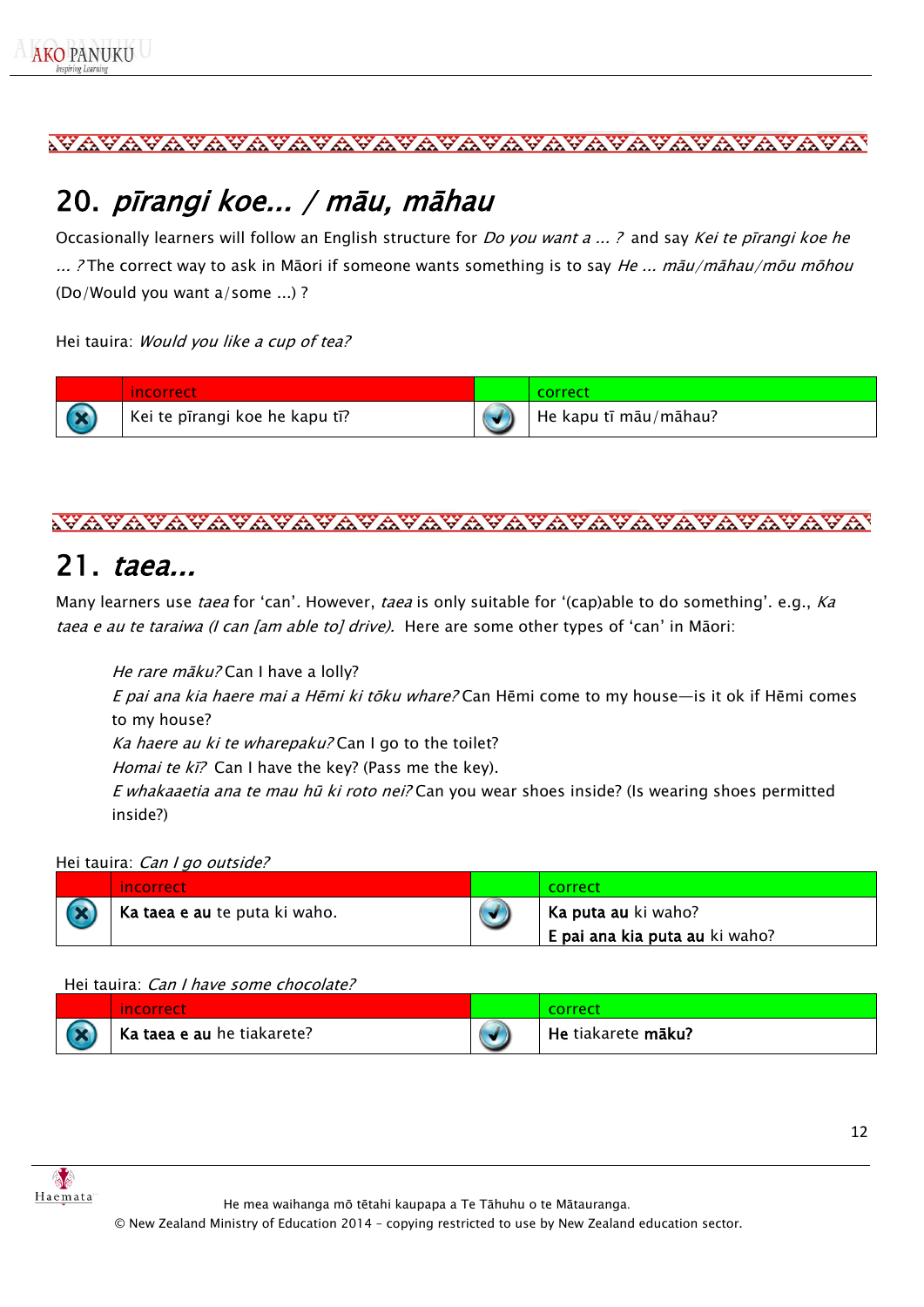### <span id="page-12-0"></span>22. taea ki te...

When we say I can (am able to) do something, we use ka taea. For example, Ka taea e au te taki i te karakia (I am able to recite the karakia). The mistake some people make is adding a  $ki$  where it's not needed e.g., Ka taea e au ki te taki i te karakia.

Hei tauira: *I can drive the tractor.* 



<u>wayayayayayayayayayayayayayayayayayay</u>

## <span id="page-12-1"></span>23. tawhito

The word tawhito is used to describe something that is old. It is not used to describe people. If a woman has aged, one might say, Kua kuia haere ia (She has aged). If you've have attended a school and want to say that you were an old (ex-) student of a school you might say, He *ākonga o mua ahau nō te kura o Tawa* (I am a past/old student of Tawa College).

Hei tauira: He is old.

|                   | <b>ncorrect</b> | correct      |
|-------------------|-----------------|--------------|
| <b>CONTRACTOR</b> | He tawhito ia   | He koroua ia |

Hei tauira: I am an old (ex-) worker at the swimming pool.

| incorrect                               | correc.                                           |
|-----------------------------------------|---------------------------------------------------|
| He kaimahi tawhito au ki te puna kaukau | <sup>I</sup> He kaimahi o mua au i te puna kaukau |



He mea waihanga mō tētahi kaupapa a Te Tāhuhu o te Mātauranga.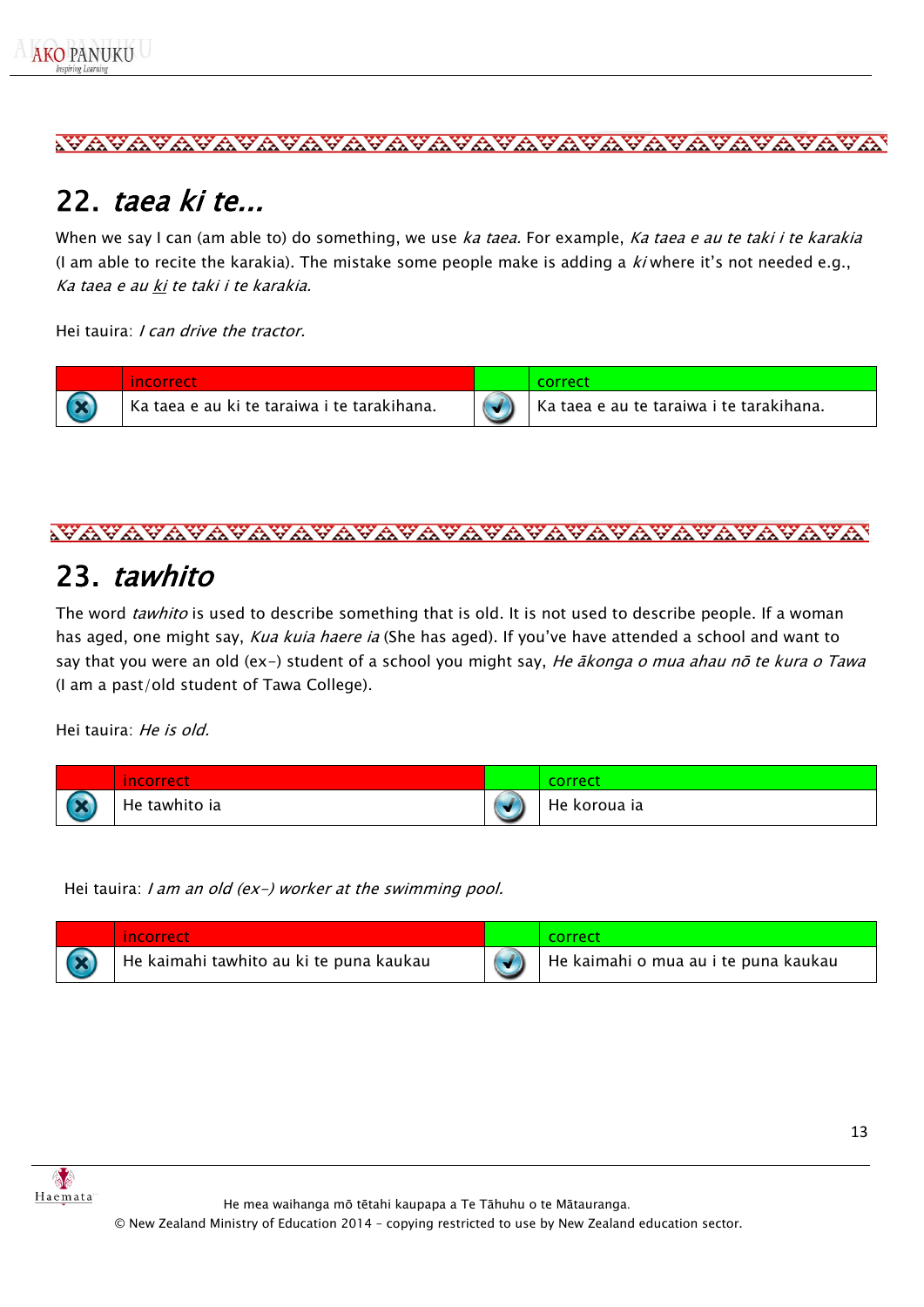



## <span id="page-13-0"></span>24. tere

Learners will sometimes say Ka oma tere au for 'I can run fast'. More correct is Ka tere taku oma or Ka tere oma au.

Hei tauira: I quickly walked to school.

| /incorrect                   | -correct                       |
|------------------------------|--------------------------------|
| Ka hīkoi tere au ki te kura. | Ka tere taku hīkoi ki te kura. |
|                              | Ka tere hīkoi au ki te kura.   |



## <span id="page-13-1"></span>25. <sup>t</sup>ō huri

When students are playing they will often say, 'To huri' to mean 'Your turn'. Students have transferred their thinking from English to Māori by saying 'tō' (your) 'huri' (turn). The turn that they are referring to is a verb, not a noun and means 'to turn'.

Hei tauira: It's your turn.

| <i>incorrect</i>  | correct                    |
|-------------------|----------------------------|
| Tō huri ināianei. | <b>Māu</b> ināianei.       |
|                   | Kei a koe ināianei.        |
|                   | Hei <b>a koe</b> ināianei. |

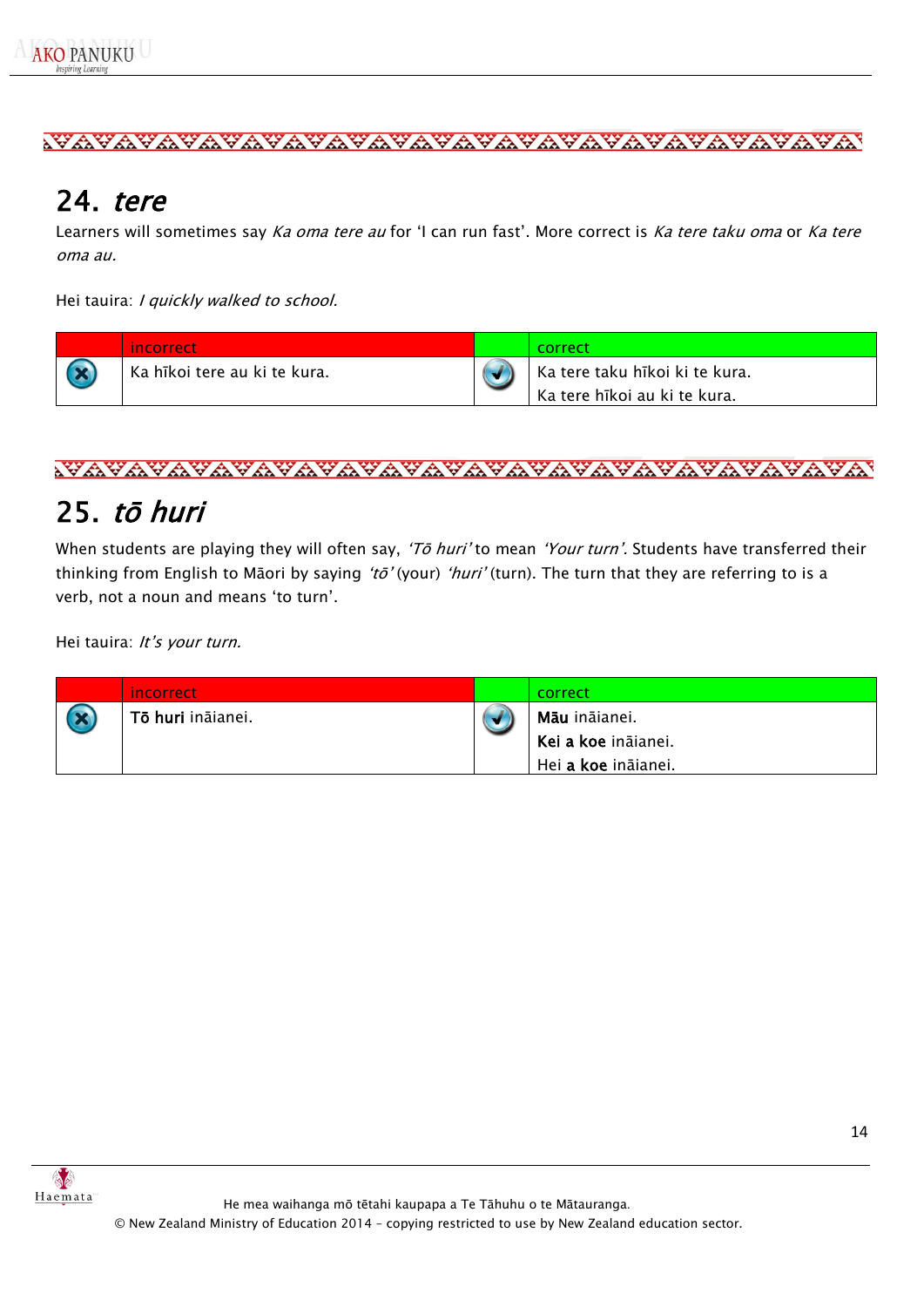## <span id="page-14-0"></span>26. tohutō

Learning a word includes learning how to write it correctly and the correct placement of macrons (or double vowels). To use macrons incorrectly equates to misspelling the word. Check these common errrors.

| <b>Error</b> | <b>Correction</b> |  |  |  |
|--------------|-------------------|--|--|--|
| ae           | āе                |  |  |  |
| akonga       | ākonga            |  |  |  |
| ēhara        | ehara             |  |  |  |
| ēngari       | engari            |  |  |  |
| hapu         | hapū              |  |  |  |
| hēoi         | heoi              |  |  |  |
| Huitānguru   | Huitanguru        |  |  |  |
| <b>Ingoa</b> | ingoa             |  |  |  |
| kao          | kāo               |  |  |  |
| kātoa        | katoa             |  |  |  |
| kōnei        | konei             |  |  |  |
| kōtahi       | kotahi            |  |  |  |
| kuri         | kurī              |  |  |  |
| māhana       | mahana            |  |  |  |
| mē           | me                |  |  |  |
| nānā, nōnā   | nāna, nōna        |  |  |  |
| rāngona      | rangona           |  |  |  |
| tāhūhū       | tāhuhu            |  |  |  |
| tāonga       | taonga            |  |  |  |
| tāringa      | taringa           |  |  |  |
| tēna         | tēnā              |  |  |  |
| tēra         | tērā              |  |  |  |
| tīkanga      | tikanga           |  |  |  |
| ūpoko        | upoko             |  |  |  |
| waimārie     | waimarie          |  |  |  |
| whetu        | whetū             |  |  |  |
| āо           | ao                |  |  |  |
| angitū       | angitu            |  |  |  |
| pangarau     | pāngarau          |  |  |  |
| mārautanga   | marautanga        |  |  |  |
| whakangāhau  | whakangahau       |  |  |  |
| tāwhiti      | tawhiti           |  |  |  |
| ngāhere      | ngahere           |  |  |  |
| nga          | ngā               |  |  |  |
| paraoa       | parāoa            |  |  |  |
| inaianei     | ināianei          |  |  |  |
| Maori        | Māori             |  |  |  |
| Pakeha       | Pākehā            |  |  |  |
| roopu        | rōpū              |  |  |  |
| hāngarau     | hangarau          |  |  |  |

He mea waihanga mō tētahi kaupapa a Te Tāhuhu o te Mātauranga.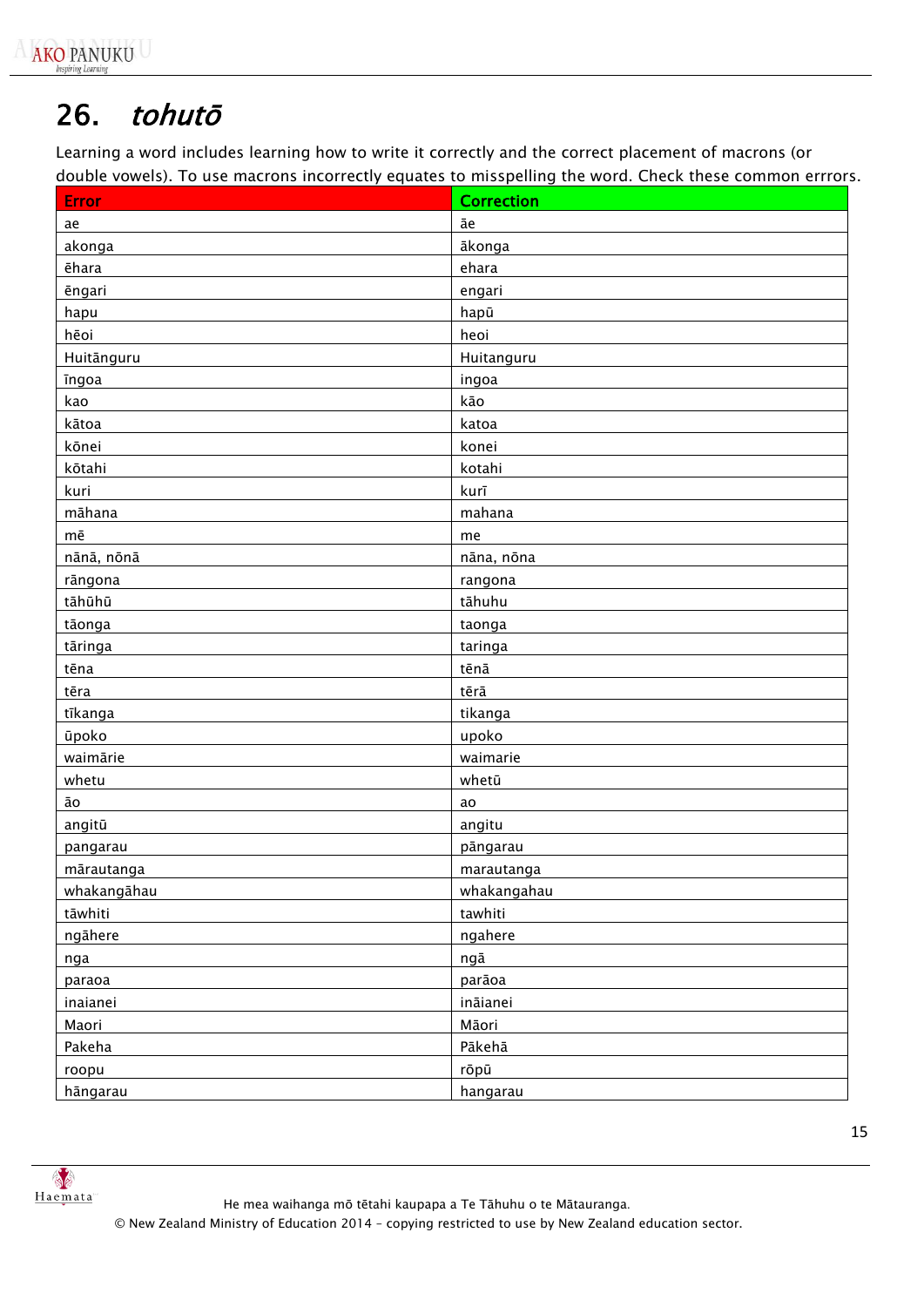**AKO PANUKU** 

# <span id="page-15-0"></span>27. Quick Reference

|                 |                            | <b>Incorrect</b>                               |                      | Correct                                               |
|-----------------|----------------------------|------------------------------------------------|----------------------|-------------------------------------------------------|
| āhea            | $\boldsymbol{\mathbf{Z}}$  | Āhea ka hoki mai rātou, ka kai<br>tātou.       |                      | Kia hoki mai rātou, ka kai tātou.                     |
| anō hoki        | E)                         | Anō hoki, me kōrero tāua ki tōna<br>rangatira. |                      | Me te mea anō, me kōrero tāua ki tōna<br>rangatira.   |
| he              | $\mathbf{Z}$               | He pukapuka koe?                               |                      | He pukapuka tāu?                                      |
| he              | E)                         | He pukapuka au.                                |                      | He pukapuka tāku.                                     |
| he aha          | $\mathbf{z})$              | He aha tō ingoa?                               |                      | Ko wai tō ingoa?                                      |
| he aha          | E)                         | He aha tēnei mō?                               |                      | Hei aha tēnei?                                        |
| homai           | $\mathbf{x}$               | Homai he whakarongo                            |                      | Ka whakarongo pea au?                                 |
| hopu            | $\mathbf{z}$               | I hopu au i te tereina.                        |                      | I eke au i te tereina.                                |
| ka kite         | E)                         | Ka kite koe                                    |                      | Ka kite i a koe                                       |
|                 |                            | Ka kite anō koe                                |                      | Ka kite anō i a koe                                   |
| kāore           | E)                         | Kāore au he pukapuka.                          |                      | Kāore aku pukapuka.                                   |
| kāore anō       | $\mathbf{E}$               | Kāore anō rātou kua tae mai.                   |                      | Kāore anō rātou kia tae mai.                          |
| kāore kei       | E)                         | Kāore kei te mahi au.<br>Kāore au kei te mahi. |                      | Kāore au i te mahi.                                   |
| kei             | $\mathbf{Z}$               | Kei ahau he hui.                               |                      | He hui tāku.                                          |
| kei hea  e  ana | E)                         | Kei hea rātou e haere ana?                     |                      | Kei te haere rātou ki hea?                            |
| me              | $\left( \mathbf{X}\right)$ | Me whakahokia te pukapuka.                     | ✔                    | Me whakahoki te pukapuka.                             |
| mō koe          | $\mathbf{E}$               | Anei he kapu tī mō koe.                        | $\blacktriangledown$ | Anei he kapu tī māu.                                  |
| mutu            | $\mathbf{E}$               | Kua mutu/oti au i taku mahi.                   |                      | Kua mutu/oti i a au taku mahi.                        |
| pea             | $\boldsymbol{\mathrm{E}}$  | Pea, ka haere tāua ki te whare<br>pikitia.     |                      | Ka haere pea tāua ki te whare pikitia.                |
| pīrangi         | E)                         | Kei te pīrangi koe he kapu tī?                 |                      | He kapu tī māu/māhau?                                 |
| purua           | ES)                        | Purua tō pereti ki runga i te<br>raumanga.     |                      | Pangā atu tō pereti ki runga i te<br>raumanga.        |
| rāua ko         | $\mathbf{E}$               | Kei te haere au rāua ko Hēmi ki<br>Manaia      |                      | Kei te haere māua ko Hēmi ki Manaia                   |
| taea            | $\mathbf{X}$               | Ka taea e au ki te taraiwa i te<br>tarakihana. |                      | Ka taea e au te taraiwa i te tarakihana.              |
| taea            | $\boldsymbol{\mathbf{Z}}$  | Ka taea e au te puta ki waho.                  |                      | Ka puta au ki waho?<br>E pai ana kia puta au ki waho? |
| taea            | $\boldsymbol{\mathrm{E}}$  | Ka taea e au he tiakarete?                     |                      | He tiakarete māku?                                    |



He mea waihanga mō tētahi kaupapa a Te Tāhuhu o te Mātauranga.